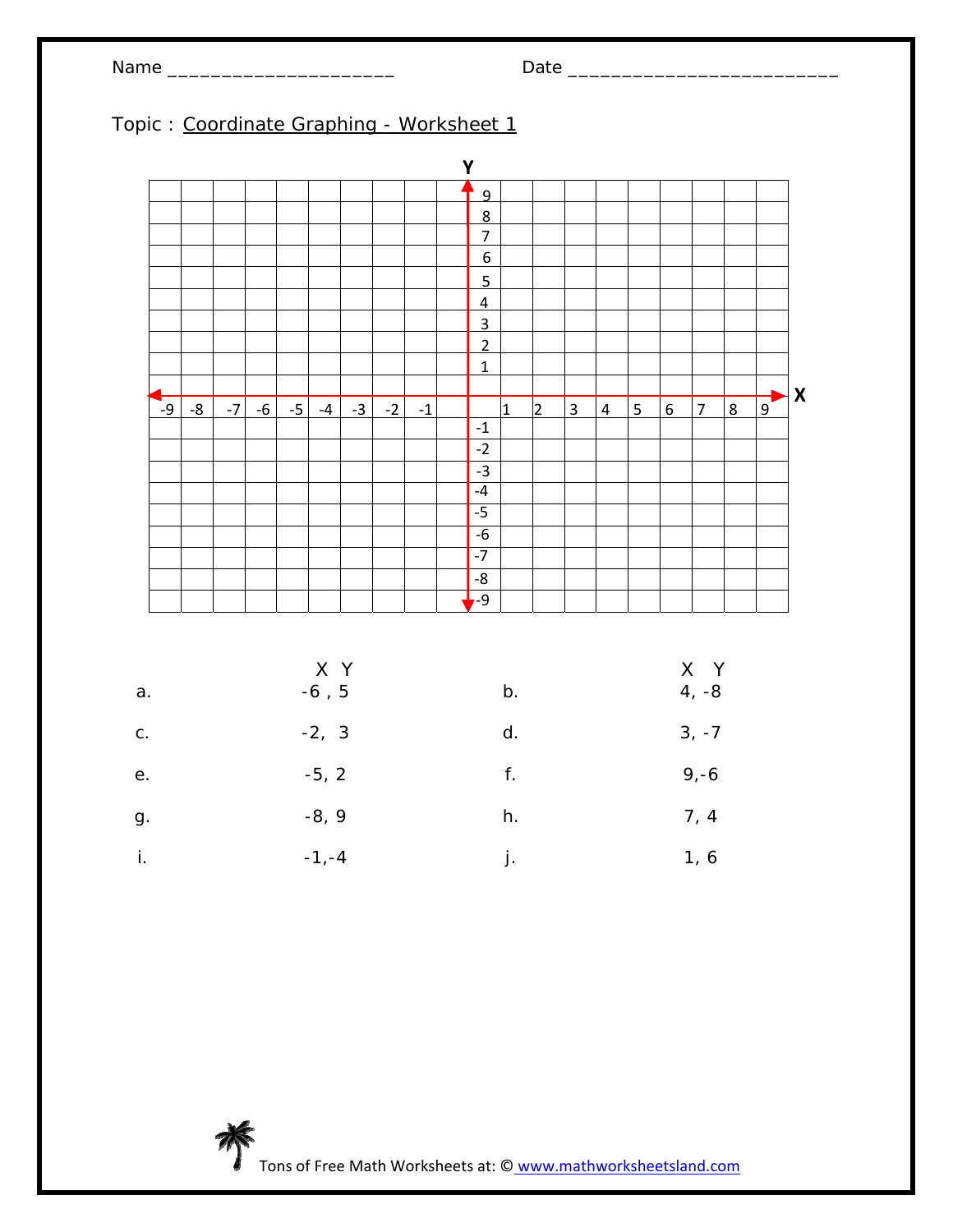# Name \_\_\_\_\_\_\_\_\_\_\_\_\_\_\_\_\_\_\_\_\_ Date \_\_\_\_\_\_\_\_\_\_\_\_\_\_\_\_\_\_\_\_\_\_\_\_\_

### Topic : Coordinate Graphing - Worksheet 2

|      |    |      |      |      |      |      |      |      | Y              |              |                |   |                |   |   |                |   |                |                           |
|------|----|------|------|------|------|------|------|------|----------------|--------------|----------------|---|----------------|---|---|----------------|---|----------------|---------------------------|
|      |    |      |      |      |      |      |      |      | $\overline{9}$ |              |                |   |                |   |   |                |   |                |                           |
|      |    |      |      |      |      |      |      |      | 8              |              |                |   |                |   |   |                |   |                |                           |
|      |    |      |      |      |      |      |      |      | $\overline{7}$ |              |                |   |                |   |   |                |   |                |                           |
|      |    |      |      |      |      |      |      |      | 6              |              |                |   |                |   |   |                |   |                |                           |
|      |    |      |      |      |      |      |      |      | $\overline{5}$ |              |                |   |                |   |   |                |   |                |                           |
|      |    |      |      |      |      |      |      |      | $\overline{4}$ |              |                |   |                |   |   |                |   |                |                           |
|      |    |      |      |      |      |      |      |      | 3              |              |                |   |                |   |   |                |   |                |                           |
|      |    |      |      |      |      |      |      |      | $\overline{2}$ |              |                |   |                |   |   |                |   |                |                           |
|      |    |      |      |      |      |      |      |      | $\mathbf{1}$   |              |                |   |                |   |   |                |   |                |                           |
|      |    |      |      |      |      |      |      |      |                |              |                |   |                |   |   |                |   |                | $\boldsymbol{\mathsf{X}}$ |
| $-9$ | -8 | $-7$ | $-6$ | $-5$ | $-4$ | $-3$ | $-2$ | $-1$ |                | $\mathbf{1}$ | $\overline{2}$ | 3 | $\overline{4}$ | 5 | 6 | $\overline{7}$ | 8 | $\overline{9}$ |                           |
|      |    |      |      |      |      |      |      |      | $^{\mbox{-}1}$ |              |                |   |                |   |   |                |   |                |                           |
|      |    |      |      |      |      |      |      |      | $-2$           |              |                |   |                |   |   |                |   |                |                           |
|      |    |      |      |      |      |      |      |      | $-3$           |              |                |   |                |   |   |                |   |                |                           |
|      |    |      |      |      |      |      |      |      | $-4$           |              |                |   |                |   |   |                |   |                |                           |
|      |    |      |      |      |      |      |      |      | $-5$           |              |                |   |                |   |   |                |   |                |                           |
|      |    |      |      |      |      |      |      |      | $-6$           |              |                |   |                |   |   |                |   |                |                           |
|      |    |      |      |      |      |      |      |      | $-7$           |              |                |   |                |   |   |                |   |                |                           |
|      |    |      |      |      |      |      |      |      | $-\frac{8}{5}$ |              |                |   |                |   |   |                |   |                |                           |
|      |    |      |      |      |      |      |      |      | -9             |              |                |   |                |   |   |                |   |                |                           |

| a. | X Y<br>4, 2 | b. | $X$ $Y$<br>8, 3 |
|----|-------------|----|-----------------|
| C. | 3, 5        | d. | $7, -6$         |
| е. | $-3, 2$     | f. | $-5, -8$        |
| g. | $5, -8$     | h. | $-4, -2$        |
| i. | $0, -4$     | j. | $9, -1$         |

Tons of Free Math Worksheets at: © www.mathworksheetsland.com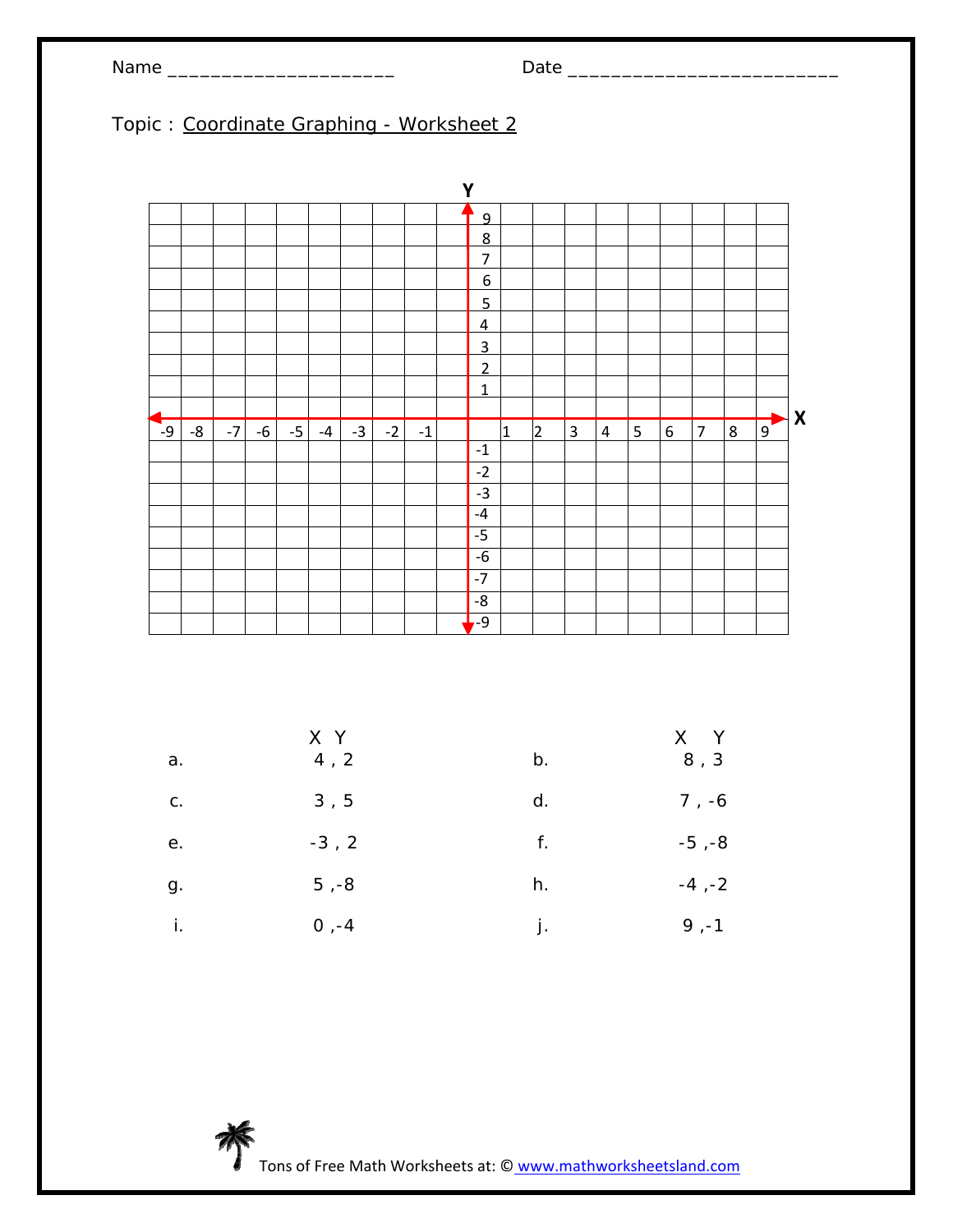# Name \_\_\_\_\_\_\_\_\_\_\_\_\_\_\_\_\_\_\_\_\_ Date \_\_\_\_\_\_\_\_\_\_\_\_\_\_\_\_\_\_\_\_\_\_\_\_\_

### Topic : Coordinate Graphing - Worksheet 3

|           |    |      |      |      |      |      |      |      | Y                |              |                |                |           |   |   |                |   |                |                  |
|-----------|----|------|------|------|------|------|------|------|------------------|--------------|----------------|----------------|-----------|---|---|----------------|---|----------------|------------------|
|           |    |      |      |      |      |      |      |      | 9                |              |                |                |           |   |   |                |   |                |                  |
|           |    |      |      |      |      |      |      |      | 8                |              |                |                |           |   |   |                |   |                |                  |
|           |    |      |      |      |      |      |      |      | $\overline{7}$   |              |                |                |           |   |   |                |   |                |                  |
|           |    |      |      |      |      |      |      |      | $\boldsymbol{6}$ |              |                |                |           |   |   |                |   |                |                  |
|           |    |      |      |      |      |      |      |      | $\overline{5}$   |              |                |                |           |   |   |                |   |                |                  |
|           |    |      |      |      |      |      |      |      | $\overline{4}$   |              |                |                |           |   |   |                |   |                |                  |
|           |    |      |      |      |      |      |      |      | $\overline{3}$   |              |                |                |           |   |   |                |   |                |                  |
|           |    |      |      |      |      |      |      |      | $\overline{2}$   |              |                |                |           |   |   |                |   |                |                  |
|           |    |      |      |      |      |      |      |      | $\overline{1}$   |              |                |                |           |   |   |                |   |                |                  |
|           |    |      |      |      |      |      |      |      |                  |              |                |                |           |   |   |                |   |                | $\boldsymbol{X}$ |
| ┍<br>$-9$ | -8 | $-7$ | $-6$ | $-5$ | $-4$ | $-3$ | $-2$ | $-1$ |                  | $\mathbf{1}$ | $\overline{2}$ | $\overline{3}$ | $\pmb{4}$ | 5 | 6 | $\overline{7}$ | 8 | $\overline{9}$ |                  |
|           |    |      |      |      |      |      |      |      | $^{\mbox{-}}1$   |              |                |                |           |   |   |                |   |                |                  |
|           |    |      |      |      |      |      |      |      | $-2$             |              |                |                |           |   |   |                |   |                |                  |
|           |    |      |      |      |      |      |      |      | $-3$             |              |                |                |           |   |   |                |   |                |                  |
|           |    |      |      |      |      |      |      |      | $-4$             |              |                |                |           |   |   |                |   |                |                  |
|           |    |      |      |      |      |      |      |      | $-5$             |              |                |                |           |   |   |                |   |                |                  |
|           |    |      |      |      |      |      |      |      | $-6$             |              |                |                |           |   |   |                |   |                |                  |
|           |    |      |      |      |      |      |      |      | $-7$             |              |                |                |           |   |   |                |   |                |                  |
|           |    |      |      |      |      |      |      |      | $\mbox{-}8$      |              |                |                |           |   |   |                |   |                |                  |
|           |    |      |      |      |      |      |      |      | $-9$             |              |                |                |           |   |   |                |   |                |                  |

|    | X Y     |    | $X$ $Y$  |
|----|---------|----|----------|
| a. | 5, 4    | b. | $4, -5$  |
| С. | $3, -1$ | d. | 1, 3     |
| е. | $-2, 6$ | f. | 8,9      |
| g. | $-6, 7$ | h. | $-9, -7$ |
| i. | $-5, 1$ | j. | $-8, -4$ |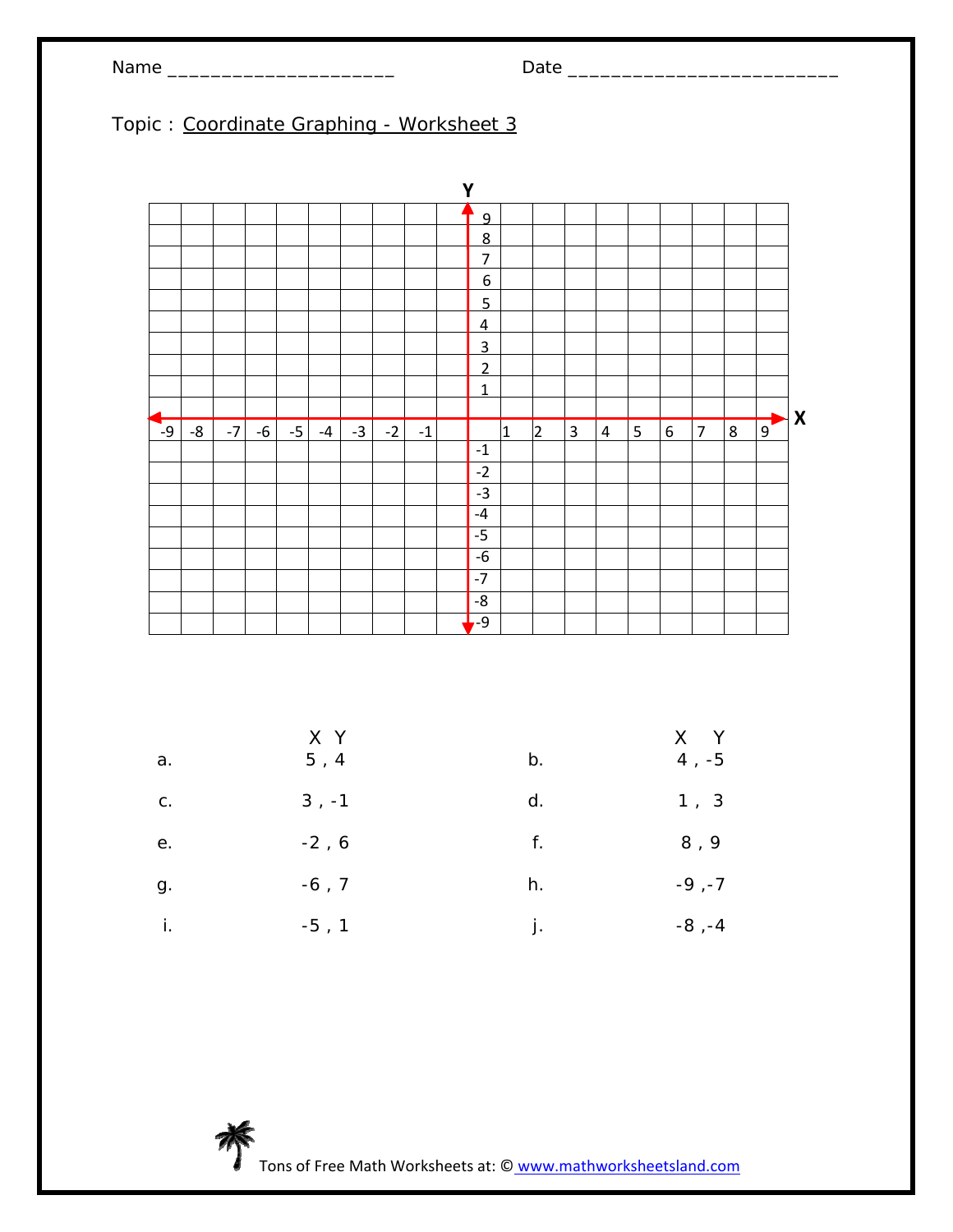# Name \_\_\_\_\_\_\_\_\_\_\_\_\_\_\_\_\_\_\_\_\_ Date \_\_\_\_\_\_\_\_\_\_\_\_\_\_\_\_\_\_\_\_\_\_\_\_\_

### Topic : Coordinate Graphing - Worksheet 4

|           |    |      |      |      |      |      |      |                | Y              |              |                |                |           |   |   |                |   |                |                           |
|-----------|----|------|------|------|------|------|------|----------------|----------------|--------------|----------------|----------------|-----------|---|---|----------------|---|----------------|---------------------------|
|           |    |      |      |      |      |      |      |                | 9              |              |                |                |           |   |   |                |   |                |                           |
|           |    |      |      |      |      |      |      |                | 8              |              |                |                |           |   |   |                |   |                |                           |
|           |    |      |      |      |      |      |      |                | $\overline{7}$ |              |                |                |           |   |   |                |   |                |                           |
|           |    |      |      |      |      |      |      |                | 6              |              |                |                |           |   |   |                |   |                |                           |
|           |    |      |      |      |      |      |      |                | $\overline{5}$ |              |                |                |           |   |   |                |   |                |                           |
|           |    |      |      |      |      |      |      |                | $\overline{4}$ |              |                |                |           |   |   |                |   |                |                           |
|           |    |      |      |      |      |      |      |                | $\overline{3}$ |              |                |                |           |   |   |                |   |                |                           |
|           |    |      |      |      |      |      |      |                | $\overline{2}$ |              |                |                |           |   |   |                |   |                |                           |
|           |    |      |      |      |      |      |      |                | $\mathbf{1}$   |              |                |                |           |   |   |                |   |                |                           |
|           |    |      |      |      |      |      |      |                |                |              |                |                |           |   |   |                |   |                | $\boldsymbol{\mathsf{X}}$ |
| ┍<br>$-9$ | -8 | $-7$ | $-6$ | $-5$ | $-4$ | $-3$ | $-2$ | $^{\mbox{-}1}$ |                | $\mathbf{1}$ | $\overline{2}$ | $\overline{3}$ | $\pmb{4}$ | 5 | 6 | $\overline{7}$ | 8 | $\overline{9}$ |                           |
|           |    |      |      |      |      |      |      |                | $^{\mbox{-}}1$ |              |                |                |           |   |   |                |   |                |                           |
|           |    |      |      |      |      |      |      |                | $-2$           |              |                |                |           |   |   |                |   |                |                           |
|           |    |      |      |      |      |      |      |                | $-3$           |              |                |                |           |   |   |                |   |                |                           |
|           |    |      |      |      |      |      |      |                | $-4$           |              |                |                |           |   |   |                |   |                |                           |
|           |    |      |      |      |      |      |      |                | $-5$           |              |                |                |           |   |   |                |   |                |                           |
|           |    |      |      |      |      |      |      |                | $-6$           |              |                |                |           |   |   |                |   |                |                           |
|           |    |      |      |      |      |      |      |                | $-7$           |              |                |                |           |   |   |                |   |                |                           |
|           |    |      |      |      |      |      |      |                | $\mbox{-}8$    |              |                |                |           |   |   |                |   |                |                           |
|           |    |      |      |      |      |      |      |                | $-9$           |              |                |                |           |   |   |                |   |                |                           |

| a. | X Y<br>8, 1 | b. | X Y<br>$4, -8$ |
|----|-------------|----|----------------|
| C. | $-5, 2$     | d. | $-3, 5$        |
| е. | $-6, 9$     | f. | $7, -4$        |
| g. | $-9, 7$     | h. | $-3$ , $-2$    |
| İ. | $-1$ , $-1$ | j. | $-6, -8$       |